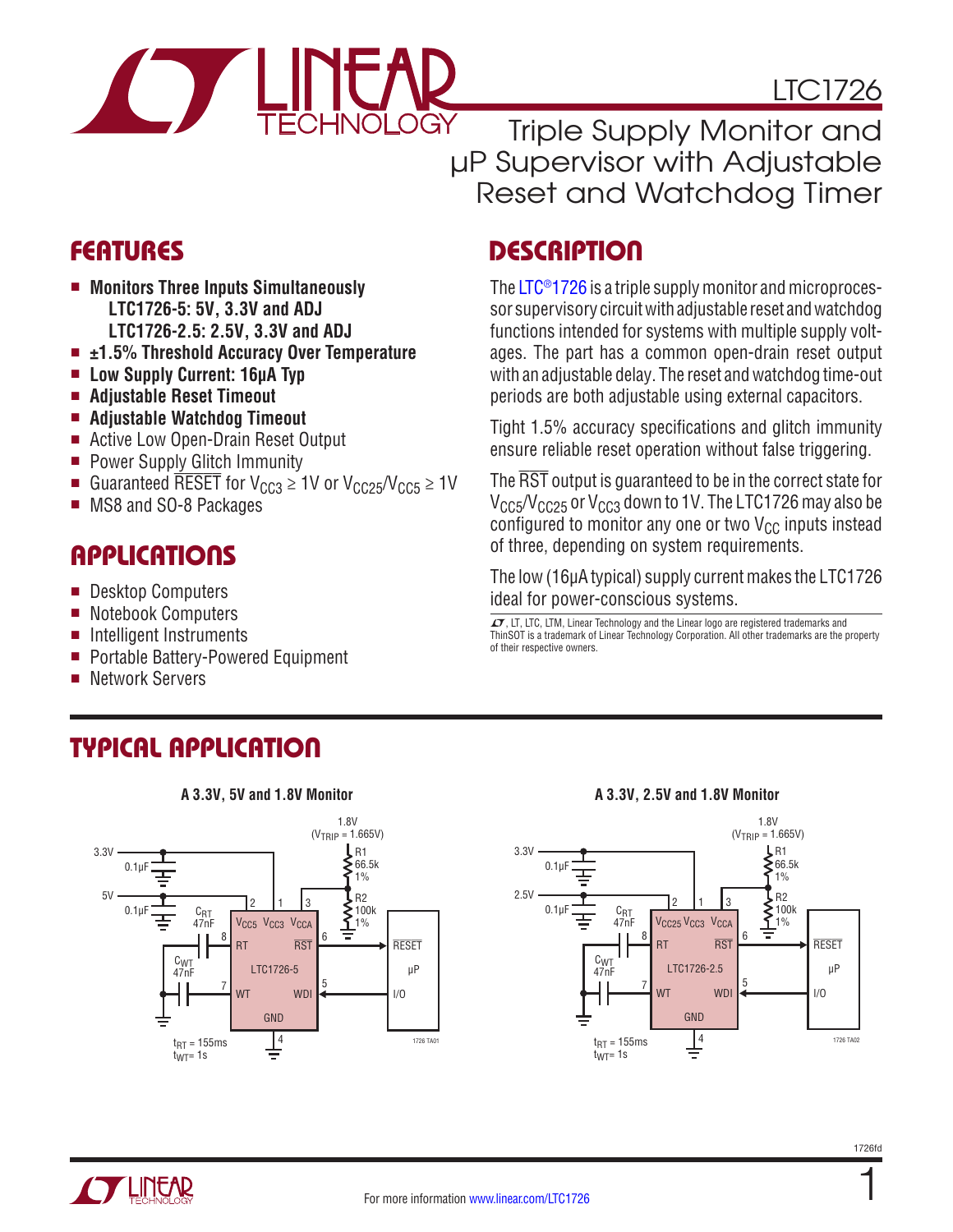### Absolute Maximum Ratings **(Notes 1, 2)**

Terminal Voltage

| Operating Temperature Range (Note 3)      |  |
|-------------------------------------------|--|
| LTC1726E, LTC17261-40°C to 85°C           |  |
|                                           |  |
|                                           |  |
| Lead Temperature (Soldering, 10 sec)300°C |  |
|                                           |  |

### Pin Configuration



### ORDER INFORMATION

| <b>LEAD FREE FINISH</b> | <b>TAPE AND REEL</b>  | <b>PART MARKING</b> | <b>PACKAGE DESCRIPTION</b> | <b>TEMPERATURE RANGE</b>            |
|-------------------------|-----------------------|---------------------|----------------------------|-------------------------------------|
| LTC1726EMS8-2.5#PBF     | LTC1726EMS8-2.5#TRPBF | <b>LTKZ</b>         | 8-Lead Plastic MSOP        | $-40^{\circ}$ C to 85 $^{\circ}$ C  |
| LTC1726EMS8-5#PBF       | LTC1726EMS8-5#TRPBF   | LTLA                | 8-Lead Plastic MSOP        | $-40^{\circ}$ C to 85 $^{\circ}$ C  |
| I TC1726HMS8-5#PRF      | ITC1726HMS8-5#TRPBF   | <b>LTLA</b>         | 8-Lead Plastic MSOP        | $-40^{\circ}$ C to 125 $^{\circ}$ C |
| LTC1726ES8-2.5#PBF      | LTC1726ES8-2.5#TRPBF  | 172625              | 8-Lead Plastic SO          | $-40^{\circ}$ C to 85 $^{\circ}$ C  |
| LTC1726ES8-5#PBF        | LTC1726ES8-5#TRPBF    | 17265               | 8-Lead Plastic SO          | $-40^{\circ}$ C to 85 $^{\circ}$ C  |
| LTC1726IS8-2.5#PBF      | LTC1726IS8-2.5#TRPBF  | 726125              | 8-Lead Plastic SO          | $-40^{\circ}$ C to 85 $^{\circ}$ C  |
| LTC1726IS8-5#PBF        | LTC1726IS8-5#TRPBF    | 172615              | 8-Lead Plastic SO          | $-40^{\circ}$ C to 85 $^{\circ}$ C  |

Consult LTC Marketing for parts specified with wider operating temperature ranges. Consult LTC Marketing for information on non-standard lead based finish parts.

For more information on lead free part marking, go to: http://www.linear.com/leadfree/ For more information on tape and reel specifications, go to: http://www.linear.com/tapeandreel/



1726fd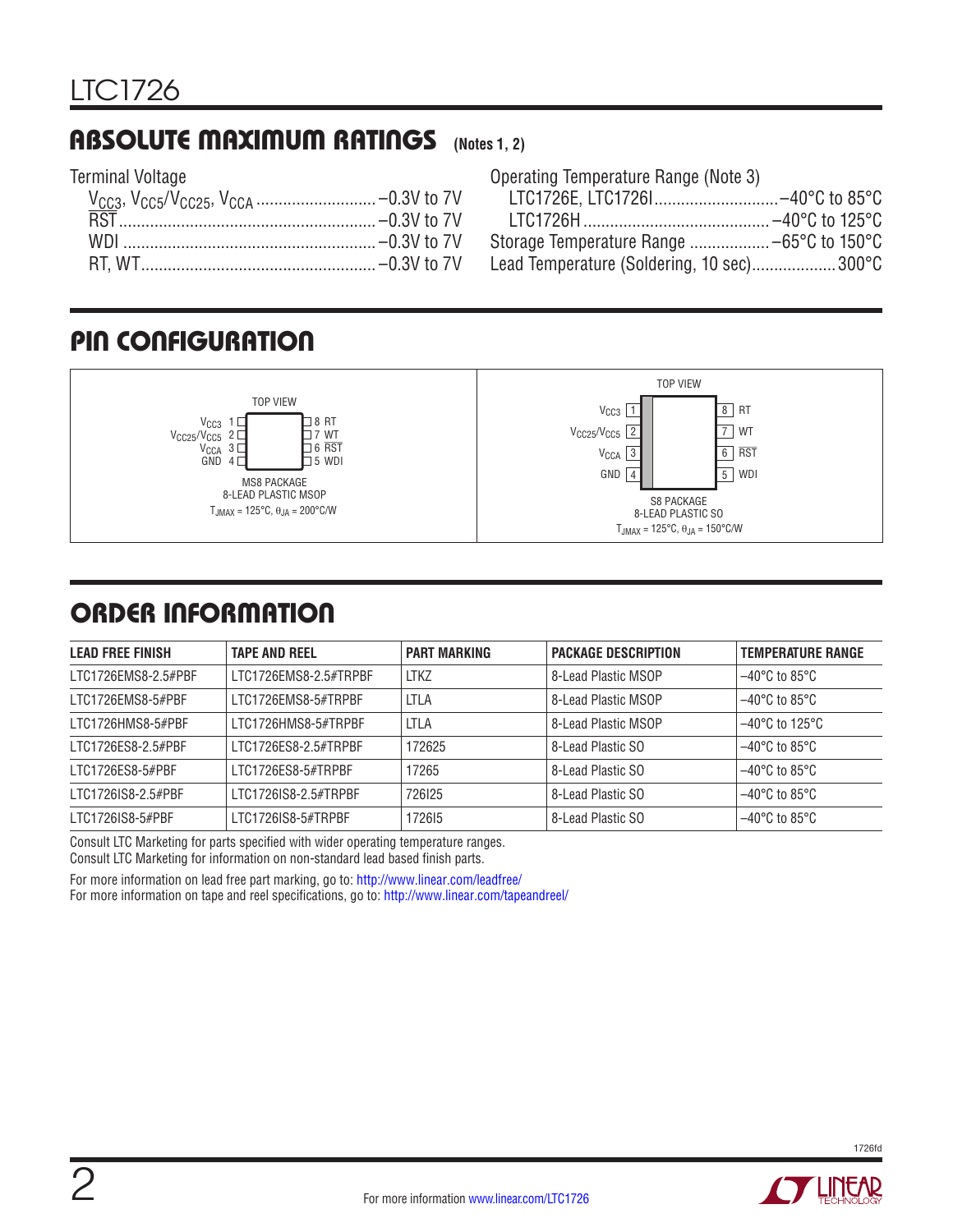### Electrical Characteristics

**The** l **denotes the specifications which apply over the full operating temperature range, otherwise specifications are at TA = 25°C. VCC3 = 3.3V, VCC5 = 5V, VCC25 = 2.5V, VCCA = VCC3 unless otherwise noted.**

| <b>SYMBOL</b>            | <b>PARAMETER</b>                                                                         | <b>CONDITIONS</b>                                                                                                                                      |           | <b>MIN</b>          | <b>TYP</b>          | <b>MAX</b>           | <b>UNITS</b>          |
|--------------------------|------------------------------------------------------------------------------------------|--------------------------------------------------------------------------------------------------------------------------------------------------------|-----------|---------------------|---------------------|----------------------|-----------------------|
| V <sub>RT3</sub>         | Reset Threshold V <sub>CC3</sub>                                                         | V <sub>CC3</sub> Input Threshold                                                                                                                       |           |                     |                     |                      |                       |
|                          |                                                                                          | H-Grade                                                                                                                                                |           | 3.036<br>3.023      | 3.085<br>3.085      | 3.135<br>3.147       | V<br>V                |
| V <sub>RT5</sub>         | Reset Threshold V <sub>CC5</sub>                                                         | V <sub>CC5</sub> Input Threshold (5V Version)                                                                                                          |           |                     |                     |                      |                       |
|                          |                                                                                          | H-Grade                                                                                                                                                |           | 4.600<br>4.582      | 4.675<br>4.675      | 4.750<br>4.769       | V<br>V                |
| V <sub>RT25</sub>        | Reset Threshold V <sub>CC25</sub>                                                        | V <sub>CC25</sub> Input Threshold (2.5V Version),                                                                                                      |           | 2.300               | 2.337               | 2.375                | $\mathsf V$           |
| V <sub>RTA</sub>         | Reset Threshold V <sub>CCA</sub>                                                         | V <sub>CCA</sub> Input Threshold                                                                                                                       |           |                     |                     |                      |                       |
|                          |                                                                                          |                                                                                                                                                        |           | 0.985               | 1.000               | 1.015                | V                     |
|                          |                                                                                          | H-Grade                                                                                                                                                |           | 0.978               | 1.000               | 1.022                | V                     |
| $V_{CC}$                 | V <sub>CC3</sub> or V <sub>CC5</sub> Operating Voltage                                   | RST in Correct Logic State                                                                                                                             |           | 1                   |                     | $\overline{7}$       | $\vee$                |
| I <sub>VCC3</sub>        | V <sub>CC3</sub> Supply Current                                                          | $V_{CC5}/V_{CC25} > V_{CC3}$<br>$V_{CC5}/V_{CC25} < V_{CC3}$ , $V_{CC3} = 3.3V$                                                                        |           |                     | 1<br>16             | $\overline{2}$<br>30 | μA<br>μA              |
| l <sub>VCC5</sub>        | V <sub>CC5</sub> Supply Current                                                          | $VCC5 = 5V$                                                                                                                                            |           |                     | 16                  | 30                   | μA                    |
| lycc <sub>25</sub>       | V <sub>CC25</sub> Supply Current                                                         | $V_{CC25}$ < $V_{CC3}$ , $V_{CC25}$ = 2.5V (Note 4)                                                                                                    | ●         |                     | 1                   | 2                    | μA                    |
| <b>I</b> <sub>VCCA</sub> | V <sub>CCA</sub> Input Current                                                           | $V_{CCA} = 1V$                                                                                                                                         | 0         | $-15$               | 0                   | 15                   | nA                    |
|                          | RT Charge Current Out                                                                    | $V_{RT} = 0V$                                                                                                                                          |           |                     |                     |                      |                       |
|                          |                                                                                          | H-Grade                                                                                                                                                |           | 1.4<br>1.3          | 2<br>2              | 2.6<br>2.6           | μA<br>μA              |
|                          | WT Charge Current Out                                                                    | $V_{WT} = 0V$                                                                                                                                          |           |                     |                     |                      |                       |
|                          |                                                                                          |                                                                                                                                                        |           | 1.4                 | 2                   | 2.6                  | μA                    |
|                          |                                                                                          | H-Grade                                                                                                                                                |           | 1.3                 | 2                   | 2.6                  | μA                    |
|                          | RT Discharge Current Out                                                                 | $V_{\text{RT}} = 1.3V$                                                                                                                                 |           | 14                  | 20                  | 26                   | μA                    |
|                          |                                                                                          | H-Grade                                                                                                                                                |           | 13                  | 20                  | 28                   | μA                    |
|                          | WT Discharge Current Out                                                                 | $V_{WT} = 1.3V$                                                                                                                                        |           |                     |                     |                      |                       |
|                          |                                                                                          | H-Grade                                                                                                                                                |           | 14<br>13            | 20<br>20            | 26<br>28             | μA<br>μA              |
| $\Delta t_{\text{RT}}$   | Reset Time-Out Period Variation                                                          | $C_{\text{RT}}$ = 1500pF Deviation from $t_{\text{RT}}$ = 5ms (Note 5)                                                                                 |           |                     |                     |                      |                       |
|                          |                                                                                          |                                                                                                                                                        |           | $-30$               | 0                   | 30                   | $\frac{0}{0}$         |
|                          |                                                                                          | H-Grade                                                                                                                                                |           | $-45$               | 0                   | 45                   | $\frac{0}{0}$         |
| t <sub>UV</sub>          | V <sub>CC</sub> Undervoltage Detect to RST                                               | V <sub>CC25</sub> /V <sub>CC5</sub> , V <sub>CC3</sub> or V <sub>CCA</sub> Less Than Reset<br>Threshold V <sub>RT</sub> by More Than 1%                |           |                     | 130                 |                      | μs                    |
| V <sub>OH</sub>          | RST Output Voltage High (Note 6)                                                         | $I_{\text{SOURCE}} = 1 \mu A$                                                                                                                          |           | $VCC3 - 1$          |                     |                      | $\vee$                |
| $V_{OL}$                 | RST Output Voltage Low                                                                   | $I_{SINK} = 2.5mA, V_{CC5}/V_{CC25} = 0V$                                                                                                              | $\bullet$ |                     | 0.15                | 0.4                  | $\vee$                |
|                          |                                                                                          | $V_{\text{SINK}}$ = 100µA, $V_{\text{CC3}}$ = 1V, $V_{\text{CC5}}/V_{\text{CC25}}$ = 0V<br>$I_{SINK}$ = 100µA, $V_{CC3}$ = 0V, $V_{CC5}/V_{CC25}$ = 1V | 0         |                     | 0.05<br>0.05        | 0.3<br>0.3           | V<br>$\vee$           |
|                          |                                                                                          | $I_{\text{SINK}}$ = 100µA, V <sub>CC3</sub> = 1V, V <sub>CC5</sub> /V <sub>CC25</sub> = 1V                                                             | $\bullet$ |                     | 0.05                | 0.3                  | V                     |
| $V_{\text{IH}}$          | WDI Input Threshold High                                                                 |                                                                                                                                                        | 0         |                     |                     | $0.7 \cdot V_{CC3}$  | $\vee$                |
| $V_{IL}$                 | <b>WDI Input Threshold Low</b>                                                           |                                                                                                                                                        |           | $0.3 \cdot V_{CC3}$ |                     |                      | V                     |
| t <sub>WP</sub>          | <b>WDI Pulse Width</b>                                                                   |                                                                                                                                                        |           | 40                  |                     |                      | ns                    |
| $\Delta t_{\text{WT}}$   | Watchdog Time-Out Period Variation                                                       | $C_{\text{WT}}$ = 1500pF Deviation from $t_{\text{WT}}$ = 33ms (Note 5)                                                                                |           |                     |                     |                      |                       |
|                          |                                                                                          | H-Grade                                                                                                                                                | $\bullet$ | $-30$<br>$-45$      | 0<br>0              | 30<br>45             | $\frac{0}{0}$<br>$\%$ |
|                          | <b>WDI Leakage Current</b>                                                               |                                                                                                                                                        |           |                     |                     | ±1                   | μA                    |
| LTC1726-5 Only           |                                                                                          |                                                                                                                                                        |           |                     |                     |                      |                       |
| <b>V<sub>OVR</sub></b>   | $V_{CG}$ Reset Override Voltage (Note 7) Override V <sub>CC5</sub> Ability to Assert RST |                                                                                                                                                        |           |                     | $V_{CC3} \pm 0.025$ |                      | V                     |
|                          |                                                                                          |                                                                                                                                                        |           |                     |                     |                      |                       |

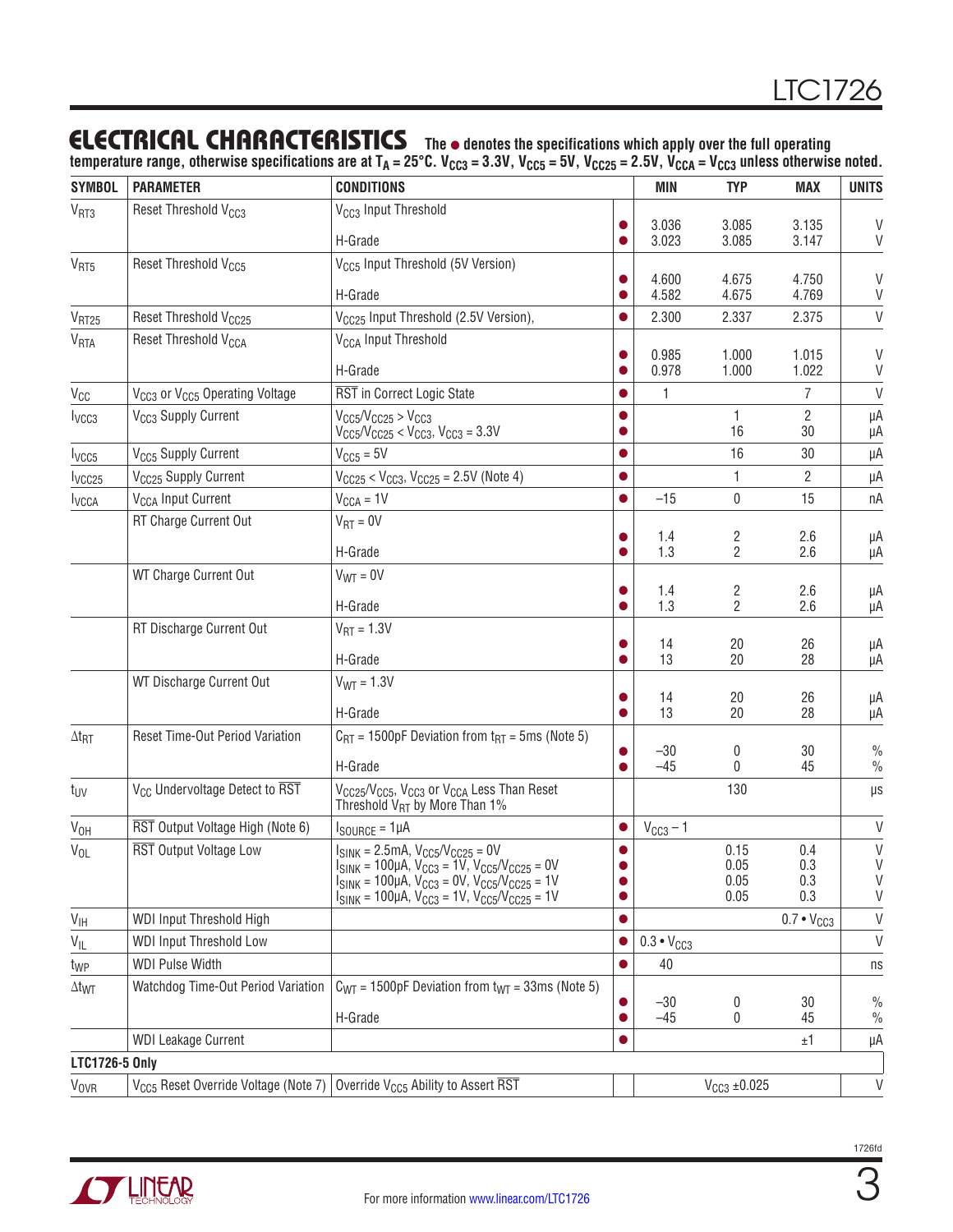# Electrical Characteristics

**Note 1:** Stresses beyond those listed under Absolute Maximum Ratings may cause permanent damage to the device. Exposure to any Absolute Maximum Rating condition for extended periods may affect device reliability and lifetime.

**Note 2:** All voltage values are with respect to GND.

**Note 3:** The LTC1726E is guaranteed to meet performance specifications from 0°C to 70°C. Specifications over the –40°C to 85°C operating temperature range are assured by design, characterization and correlation with statistical process controls.

**Note 4:** Both  $V_{CC3}$  and  $V_{CC25}/V_{CC5}$  can act as the supply depending on which pin has the greatest potential.

**Note 5:** Timing measured with respect to RST passing through 1.5V.

**Note 6:** The output pin  $\overline{RST}$  has a weak internal pull-up to  $V_{CC3}$  of typically 6µA. However, external pull-up resistors may be used when faster rise times are required or for  $V_{OH}$  voltages greater than  $V_{CG3}$ .

**Note 7:** The V<sub>CC5</sub> reset override voltage is valid for an operating range less than approximately 4.15V. Above this point the override is turned off and the  $V_{CC5}$  pin functions normally.

### Typical Performance Characteristics





1726fd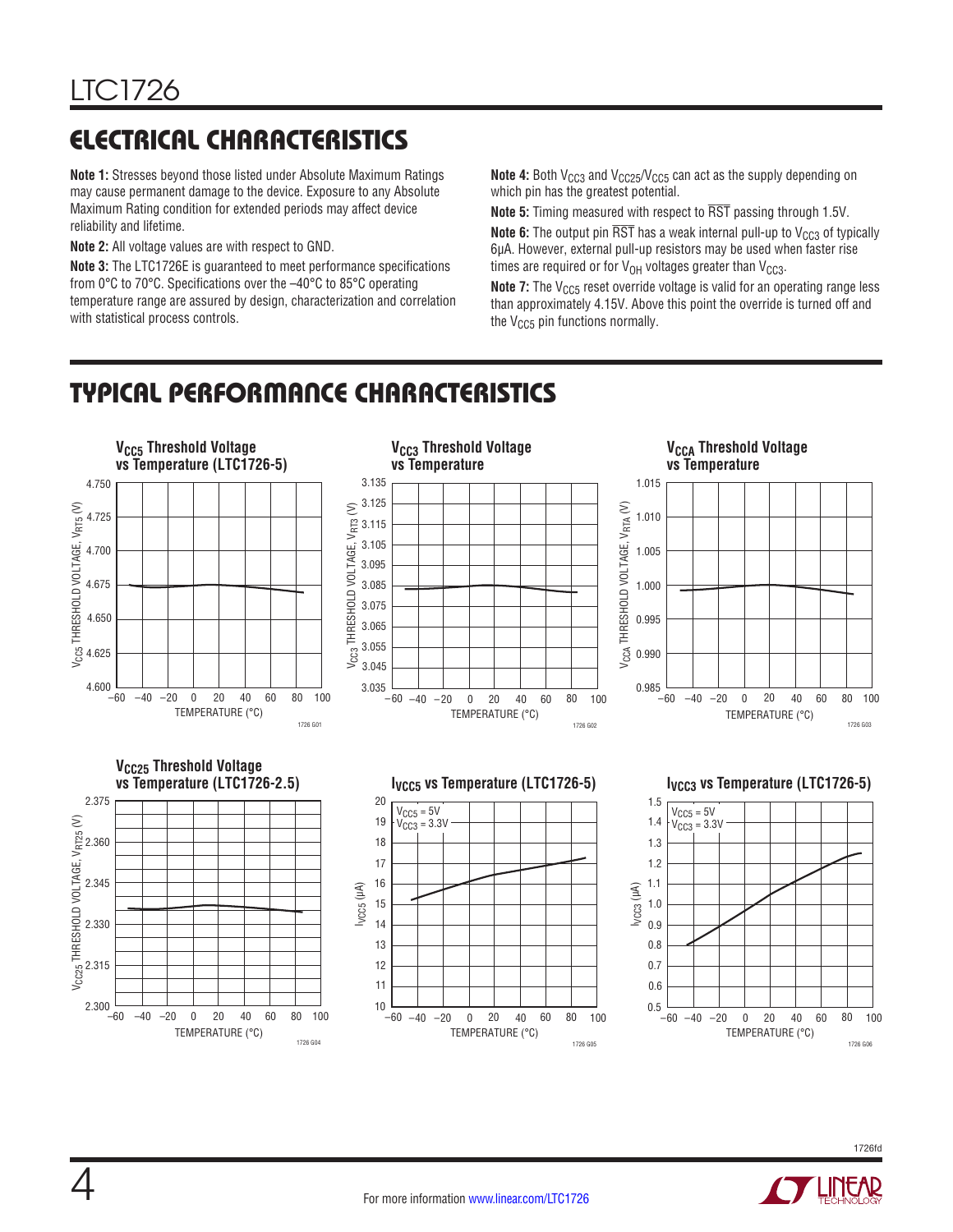### Typical Performance Characteristics







**VCCA Input Current vs Input Voltage**



**Watchdog Time-Out Period vs Capacitance**



**Watchdog Time-Out Period vs Temperature**



**Reset Time-Out Period vs Capacitance**



**Reset Pulse Width vs Temperature**



**RST Output Voltage vs Supply Voltage (LTC1726-2.5)** 



1726fd

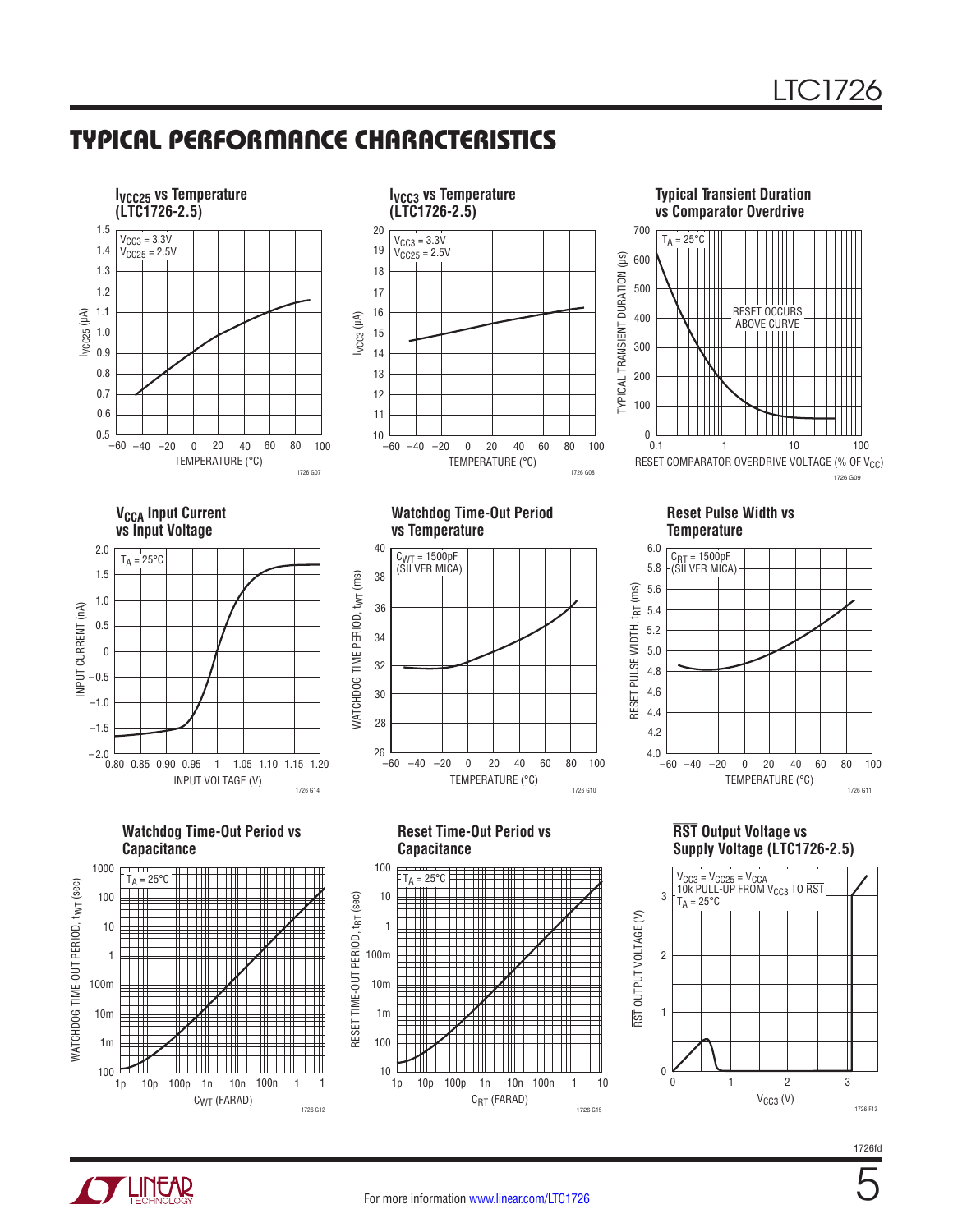### Pin Functions

**V<sub>CC3</sub>** (Pin 1): 3.3V Sense Input. This pin also supplies power to the part when the voltage on this pin is greater than the voltage on  $V_{CC25}/V_{CC5}$ . Bypass this pin to ground with a 0.1<sub>u</sub>F or larger ceramic capacitor.

V<sub>CC5</sub> (Pin 2): 5V Sense Input (LTC1726-5). This pin also supplies power to the part when the voltage on this pin is greater than the voltage on  $V_{CCS}$ . Bypass this pin to ground with a 0.1µF or larger ceramic capacitor.

**V<sub>CC25</sub> (Pin 2):** 2.5V Sense Input (LTC1726-2.5). This pin also supplies power to the part when the voltage on this pin is greater than the voltage on  $V_{CG3}$ . Bypass this pin to ground with a 0.1µF or larger ceramic capacitor.

**V<sub>CCA</sub>** (Pin 3): 1V Sense, High Impedance Input. If unused it can be tied to either  $V_{CC3}$ ,  $V_{CC5}$  or  $V_{CC25}$ .

### **GND (Pin 4):** Ground.

**WDI (Pin 5):** Watchdog Input. A logic input whose rising or falling edge must occur on this pin within the selected watchdog time-out period or a reset pulse will occur. The watchdog time-out period is set by the value of the capacitor that is placed on the WT pin. The rising or falling edge of this pin clears the voltage on the WT capacitor, preventing a reset pulse from occurring. If the watchdog timer is not cleared, a reset pulse will occur. The watchdog timer is cleared during a reset and restarts when the reset is deasserted. When disabling the watchdog function, this pin should be connected to either  $V_{CC3}$  or ground and WT must be grounded.

**RST (Pin 6):** Reset Logic Output. Active low, open-drain logic output with weak pull-up to  $V_{CC3}$ . Asserted when one or more of the supplies are below trip thresholds. After all supplies become valid, the reset remains asserted for the period set by the capacitor on the RT pin. The watchdog timer can also trigger the reset whenever the watchdog time-out period is exceeded. This pin can be pulled up greater than  $V_{CG3}$  when interfacing to 5V logic.

**WT (Pin 7):** Watchdog Time-Out Input. Place a capacitor between this pin and ground to adjust the watchdog timeout period. To determine the watchdog time-out period:

$$
t_{WT} = 21.8 \cdot C_{WT}
$$

with t<sub>WT</sub> in us and C<sub>WT</sub> in pF. As an example, a 47nF capacitor will generate a 1s watchdog time-out period. The watchdog function can be disabled by connecting this pin to ground.

**RT (Pin 8):** Reset Time-Out Input. Place a capacitor between this pin and ground to adjust the reset time-out period. To determine the reset time-out period:

$$
t_{\text{RT}} = 3.30 \cdot C_{\text{RT}}
$$

with t<sub>RT</sub> in us and  $C_{RT}$  in pF. As an example, a 47nF capacitor will generate a 155ms reset time-out period.



1726fd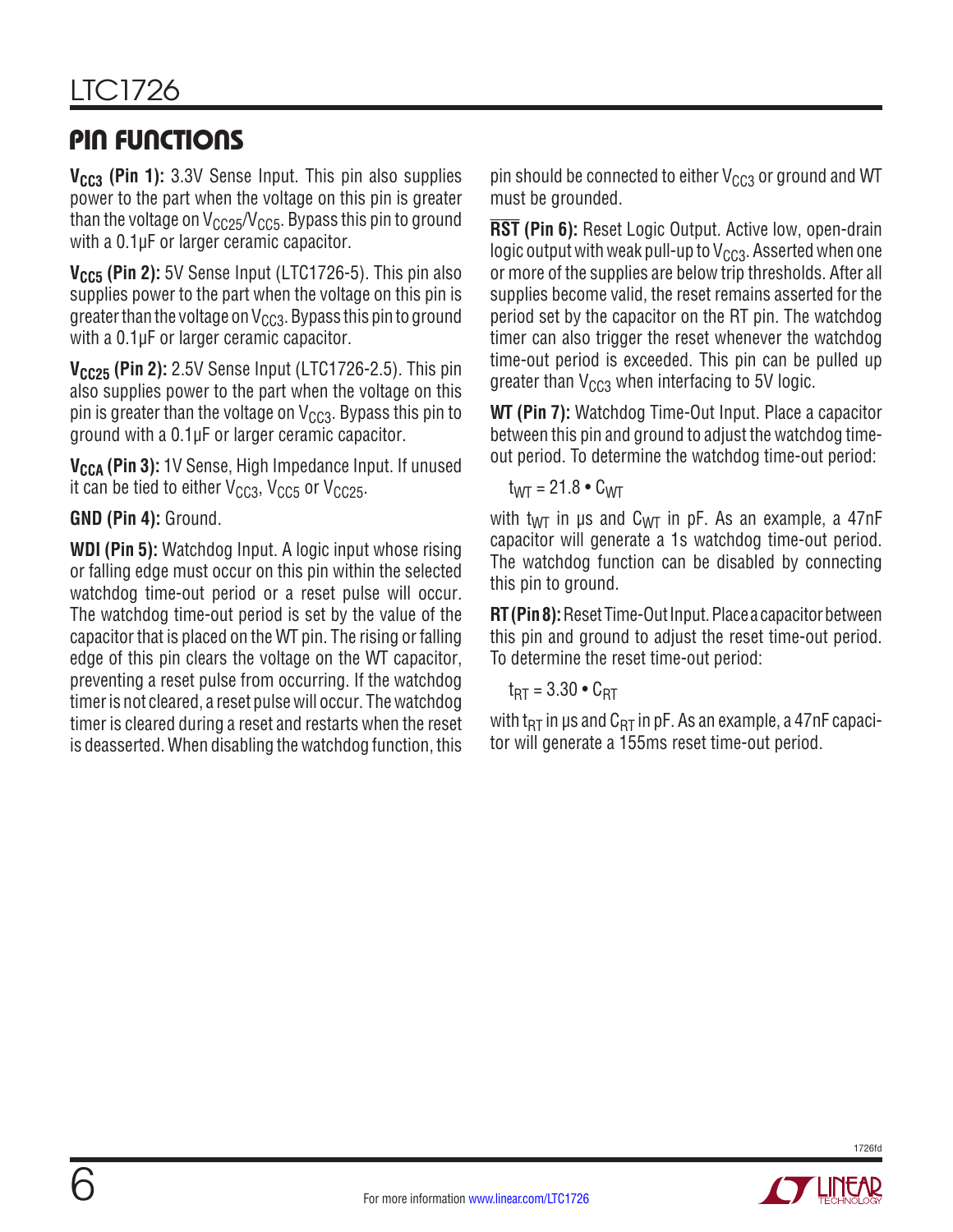### **BLOCK DIAGRAM**



### Timing Diagram





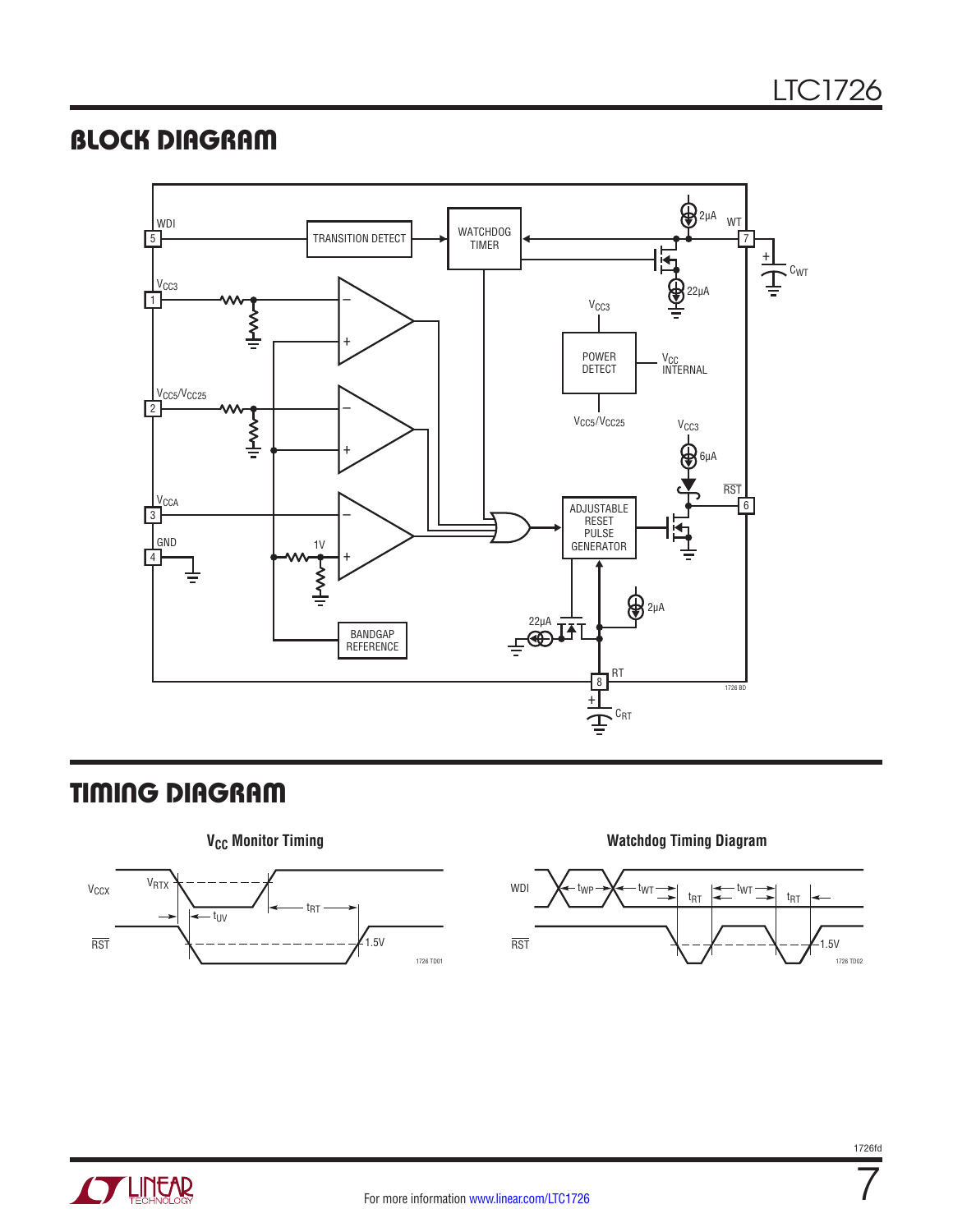# Applications Information

### **Supply Monitoring**

The LTC1726 is a low power, high accuracy triple supply monitor and watchdog timer. The watchdog and reset periods are both adjustable using external capacitors.

All three  $V_{CC}$  inputs must be above predetermined thresholds for reset not to be asserted. The LTC1726 will assert reset during power-up, power-down and brownout conditions on any one or all of the  $V_{CC}$  inputs.

Upon power-up, either the  $V<sub>CC5</sub>/V<sub>CC25</sub>$  or  $V<sub>CC3</sub>$  pin can power the drive circuits for the RST pin. This ensures that  $\overline{\text{RST}}$  will be low when either V<sub>CC5</sub>/V<sub>CC25</sub> or V<sub>CC3</sub> reaches 1V. As long as any one of the  $V_{CC}$  inputs is below its predetermined threshold, RST will stay a logic low. Once all of the  $V_{CC}$  inputs rise above their thresholds, the adjustable reset timer is started and RST is released after the reset time-out period.

On power-down, once any of the  $V_{CC}$  inputs drops below its threshold,  $\overline{\text{RST}}$  is held at a logic low. A logic low of 0.3V is guaranteed until both  $V_{CC3}$  and  $V_{CC5}/V_{CC25}$  drop below 1V.

### **3V or 5V/2.5V Power Detect**

Since the LTC1726 is a multisupply monitor, it will be required to assert reset as soon as there is power on any one of the monitor inputs. Therefore, the part derives its power from either the V<sub>CC3</sub> or V<sub>CC5</sub>/V<sub>CC25</sub> input, whichever pin has the greatest potential. This ensures the part pulls the RST pin low as soon as either input pin is  $\geq 1$ V. The adjustable input is excluded from being a potential supply pin because of its 1V nominal operating range.

### **Override Functions (5V Versions Only)**

The  $V_{CGA}$  pin, if unused, can be tied to either  $V_{CG3}$  or  $V_{CG5}$ . This is an obvious solution since the trip points for  $V_{CC3}$ and  $V_{CC5}$  will always be greater than the trip point for  $V_{CCA}$ .

The  $V_{CC5}$  input trip point is disabled if its voltage is equal to the voltage on  $V_{CC3}$  ±25mV and the voltage on  $V_{CC5}$  is less than 4.15V. In this manner the LTC1726-5 behaves as a 3.3V monitor and the 5V reset function is disabled.

The  $V_{CC5}$  trip point is re-enabled when the voltage on  $V_{CC5}$ is equal to the voltage on  $V_{CC3}$  ±25mV and the two inputs are greater than approximately 4.15V. In this manner, the part can function as a 5V monitor with the 3.3V monitor disabled.

When monitoring either 3.3V or 5V with  $V_{CC3}$  strapped to  $V<sub>CCS</sub>$ , (see Figure 1) the part determines which is the appropriate range. The part handles this situation as shown in Figure 2. Above 1V and below  $V_{BT3}$ ,  $\overline{RST}$  is held low. From  $V_{RT3}$  to approximately 4.15V, the part assumes 3.3V supply monitoring and RST is deasserted. Above approximately 4.15V, the part operates as a 5V monitor. In most systems, the 5V supply will pass through the 3.1V to 4.15V region in <200ms during power-up, and the RST outputwillbehave asdesired. Table 1 summarizes the state of  $\overline{\text{RST}}$  at various operating voltages with  $V_{CC3} = V_{CC5}$ .

Table 1. Override Truth Table ( $V<sub>CC3</sub> = V<sub>CC5</sub>$ )

| <b>INPUTS (V<sub>CC3</sub> = V<sub>CC5</sub> = V<sub>CC</sub>)</b> | RST |
|--------------------------------------------------------------------|-----|
| $0V \leq V_{CC} \leq 1V$                                           |     |
| $1V \leq V_{CC} \leq V_{RT3}$                                      |     |
| $V_{RT3} \leq V_{CC} \leq 4.15V$                                   |     |
| $4.15V \leq V_{CC} \leq V_{RT5}$                                   | O   |
| $V_{RT5} \leq V_{CC}$                                              |     |



**Figure 1. Single Supply Monitor with Others Disabled**







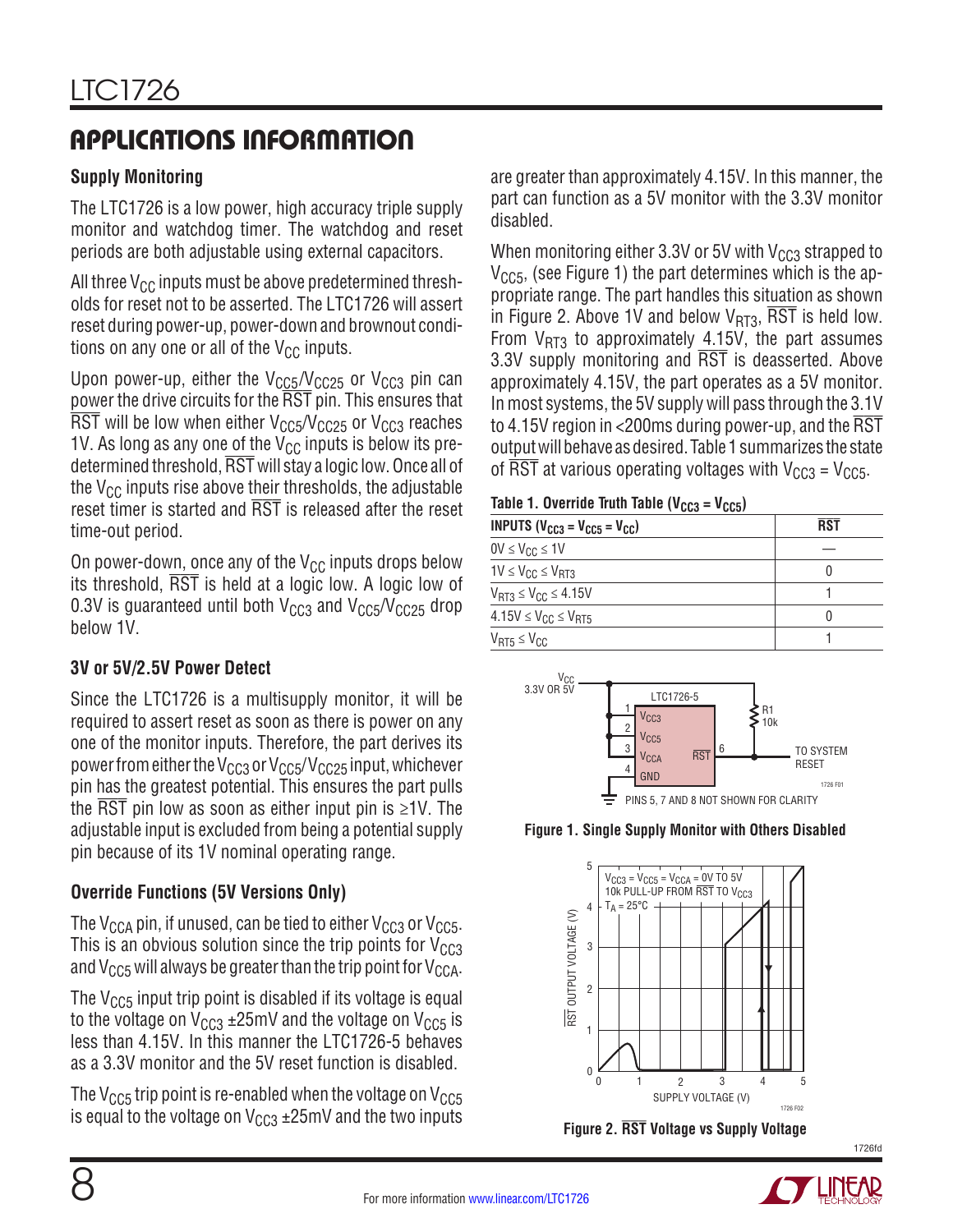### Applications Information

Figure 3 contains a simple circuit for 5V systems that can't risk the RST output going high in the 3.1V to 4.15V range (possibly due to very slow rise time on the 5V supply). Diode D1 powers the LTC1726-5 while dropping  $\approx 0.6$ V from the  $V_{CC5}$  pin to the  $V_{CC3}$  pin. This prevents the part's internal override circuit from being activated. Without the override circuit active, the  $\overline{\text{RST}}$  pin stays low until V<sub>CC5</sub> reaches  $V_{RT5} \approx 4.675V$ . (See Figure 4.)







**Figure 4. RST Output Voltage Characteristics of the Circuit in Figure 3**

#### **LTC1726-2.5 Override Functions**

The  $V_{CCA}$  pin, if unused, can be tied to either  $V_{CC3}$  or  $V<sub>CC25</sub>$ . This is an obvious solution since the trip points for  $V_{CC3}$  and  $V_{CC25}$  will always be greater than the trip point for  $V_{CCA}$ . Likewise, the  $V_{C C25}$ , if unused, can be tied to  $V_{CC3}$ .  $V_{CC3}$  must always be used. Tying  $V_{CC3}$  to  $V_{CC25}$  and operating off of a 2.5V supply will result in the continuous assertion of RST.

#### **Watchdog Timer**

The watchdog circuit monitors a uP's activity. The uP is required to change the logic state of the WDI pin on a periodic basis in order to clear the watchdog timer and prevent the LTC1726 from issuing a reset.

During power-up, the watchdog timer remains cleared while reset is asserted. As soon as the reset timer times out, the watchdog timer is started. The watchdog timer will continue to run until a transition is detected on the WDI input or until the watchdog timer times out. Once the watchdog timer times out, the internal circuitry asserts the reset and starts the reset timer. When the reset timer times out and reset is deasserted, the watchdog timer is again started. If no WDI transition is received within the watchdog time-out period, the reset will be reasserted at the end of the watchdog time-out period. If a transition is received on the WDI input during the watchdog time-out period, the watchdog timer will be restarted and reset will remain deasserted.

#### **Selecting the Reset and Watchdog Time-Out Capacitors**

The reset time-out period is adjustable in order to accommodate a variety of µP applications. The reset time-out period,  $t_{RT}$ , is adjusted by connecting a capacitor,  $C_{RT}$ , between the RT pin and ground. The value of this capacitor is determined as follows:

 $C_{\text{RT}} = \frac{t_{\text{RT}}}{3.30}$ 

with C<sub>RT</sub> in pF and t<sub>RT</sub> in µs (i.e., 1500pF  $\Rightarrow$  4.95ms). The capacitor should be a low leakage type. A ceramic capacitor is recommended.

The watchdog period is also adjustable so that the watchdog time-out period can be optimized for software execution. The watchdog time-out period,  $t_{WT}$ , is adjusted by connecting a capacitor,  $C_{\text{WT}}$ , between the WT pin and ground. Once the optimum watchdog time-out period  $(t_{\text{WT}})$  is determined, the value of the capacitor is calculated as follows:

$$
C_{WT} = t_{WT}/21.8
$$

with C<sub>WT</sub> in pF and t<sub>WT</sub> in µs (i.e., 1500pF  $\Rightarrow$  32.7ms). The capacitor should be a low leakage type. A ceramic capacitor is recommended.



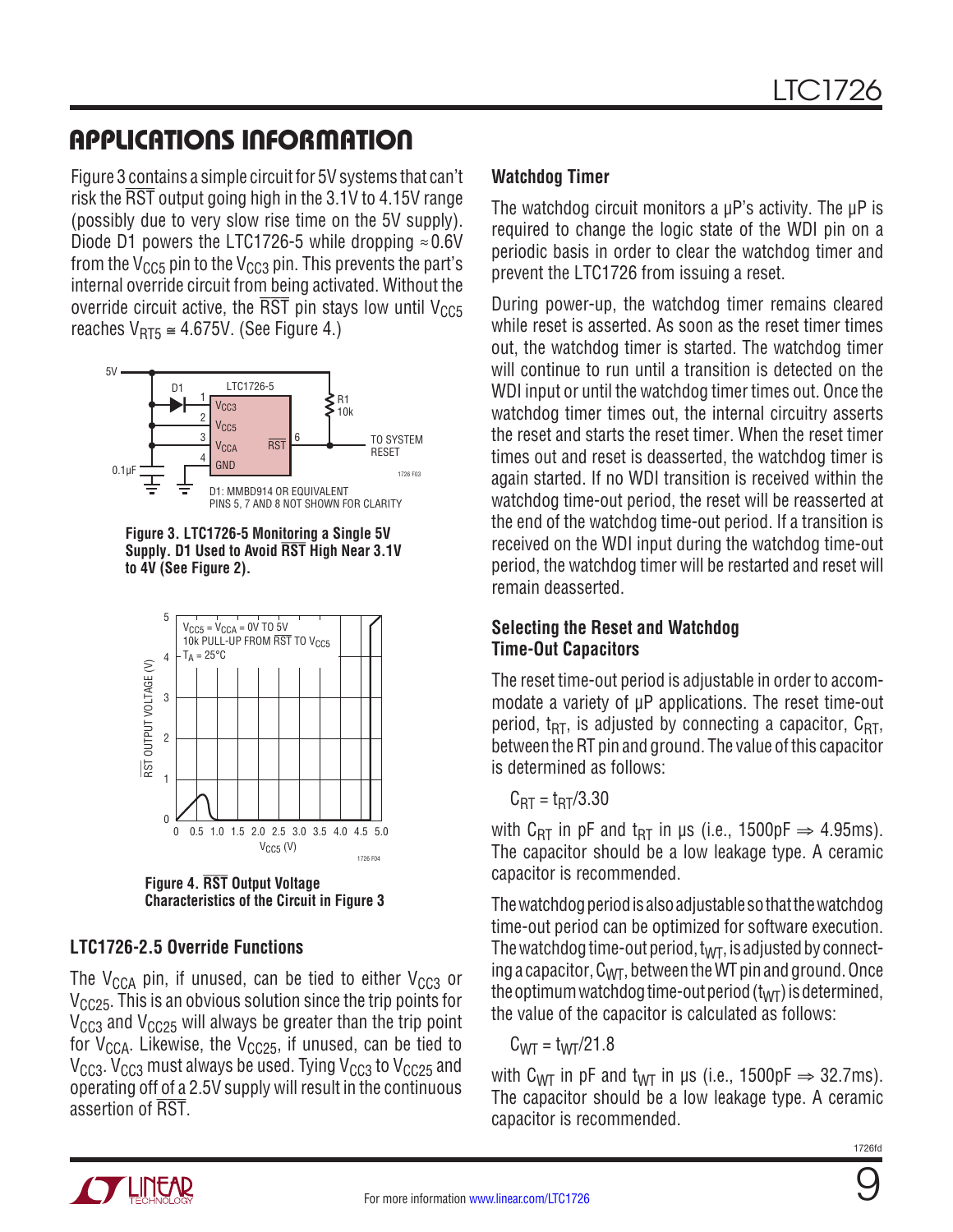### Typical Applications

#### **Disabling the Watchdog Timer**



THE WATCHDOG TIMER CAN BE DISABLED BY CONNECTING THE WDI AND WT PINS TO GROUND. THE PART WILL ACT STRICTLY AS A TRIPLE SUPPLY MONITOR WITH AN ADJUSTABLE RESET TIME-OUT PERIOD

**Triple Supply Monitor (3.3V, 5V and Adjustable) Dual Supply Monitor (3.3V and 5V, Defeat V<sub>CCA</sub> Input)** 



#### **Dual Supply Monitor (3.3V or 5V Plus Adjustable)**







1726fd



1726 TA05

Ξ

CWT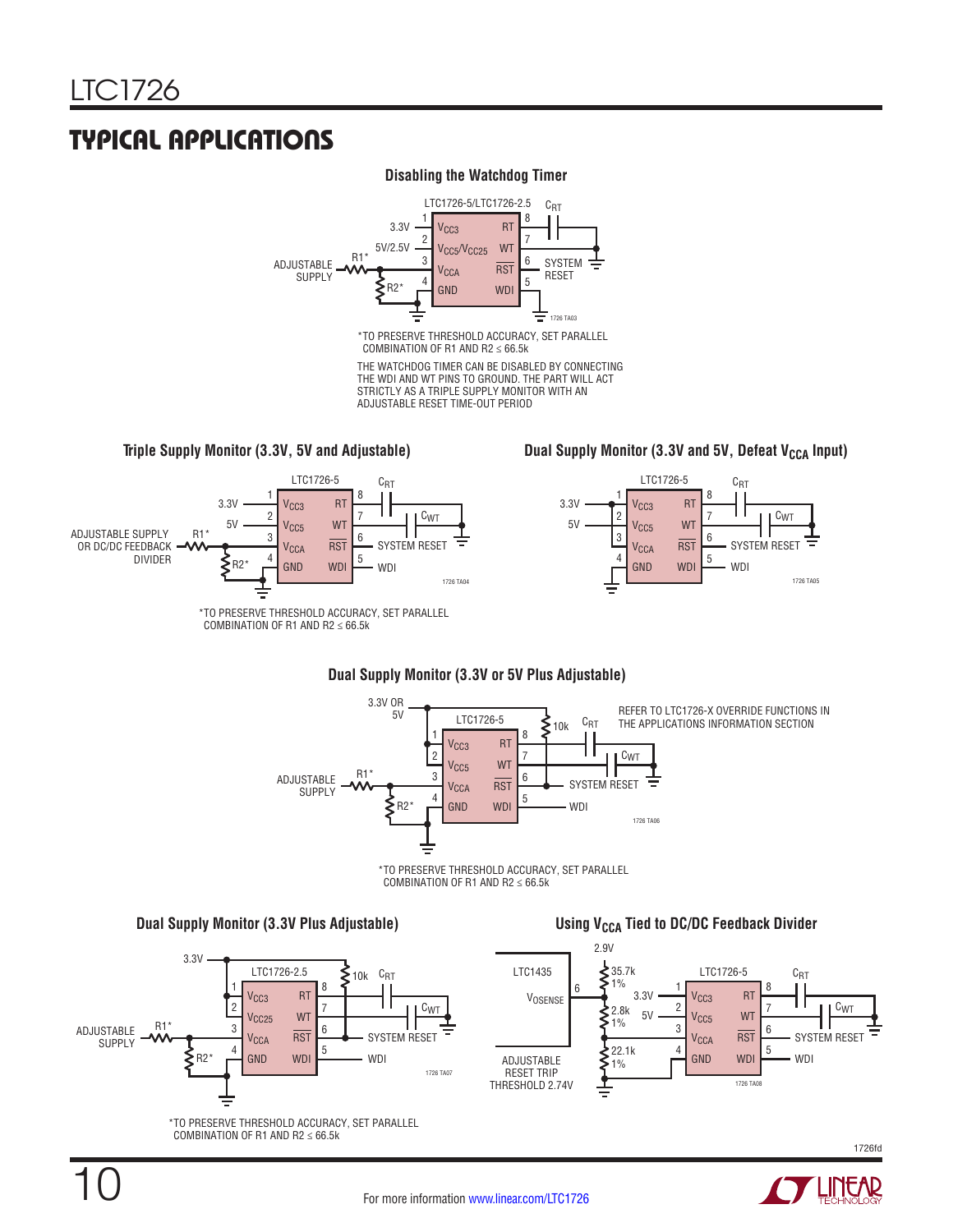### Package Description

**Please refer to http://www.linear.com/designtools/packaging/ for the most recent package drawings.**



# **MS8 Package**

3. DIMENSION DOES NOT INCLUDE MOLD FLASH, PROTRUSIONS OR GATE BURRS. MOLD FLASH, PROTRUSIONS OR GATE BURRS SHALL NOT EXCEED 0.152mm (.006") PER SIDE 4. DIMENSION DOES NOT INCLUDE INTERLEAD FLASH OR PROTRUSIONS.

- INTERLEAD FLASH OR PROTRUSIONS SHALL NOT EXCEED 0.152mm (.006") PER SIDE
- 5. LEAD COPLANARITY (BOTTOM OF LEADS AFTER FORMING) SHALL BE 0.102mm (.004") MAX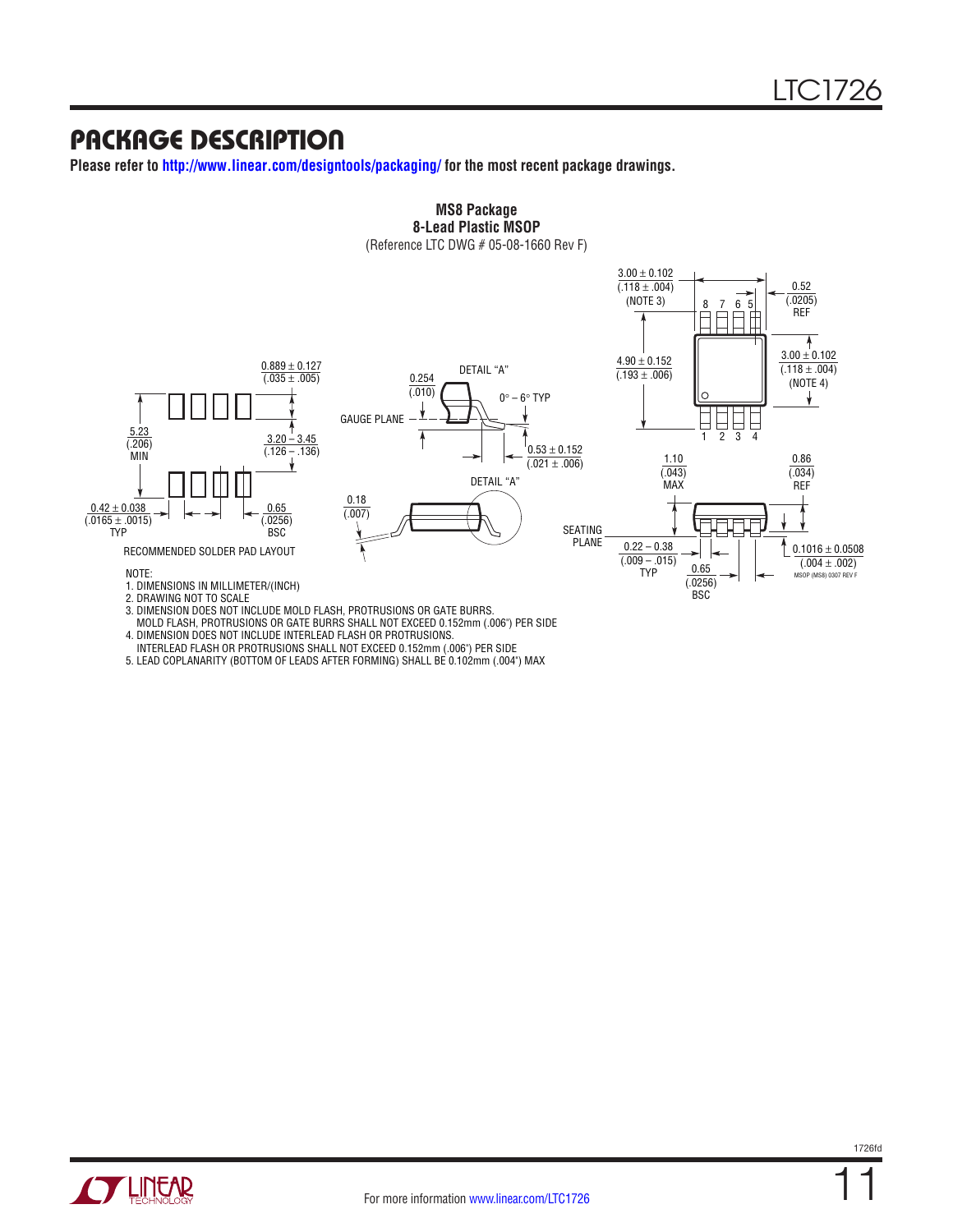### Package Description

**Please refer to http://www.linear.com/designtools/packaging/ for the most recent package drawings.**



**S8 Package 8-Lead Plastic Small Outline (Narrow .150 Inch) S8 Package**

4. PIN 1 CAN BE BEVEL EDGE OR A DIMPLE



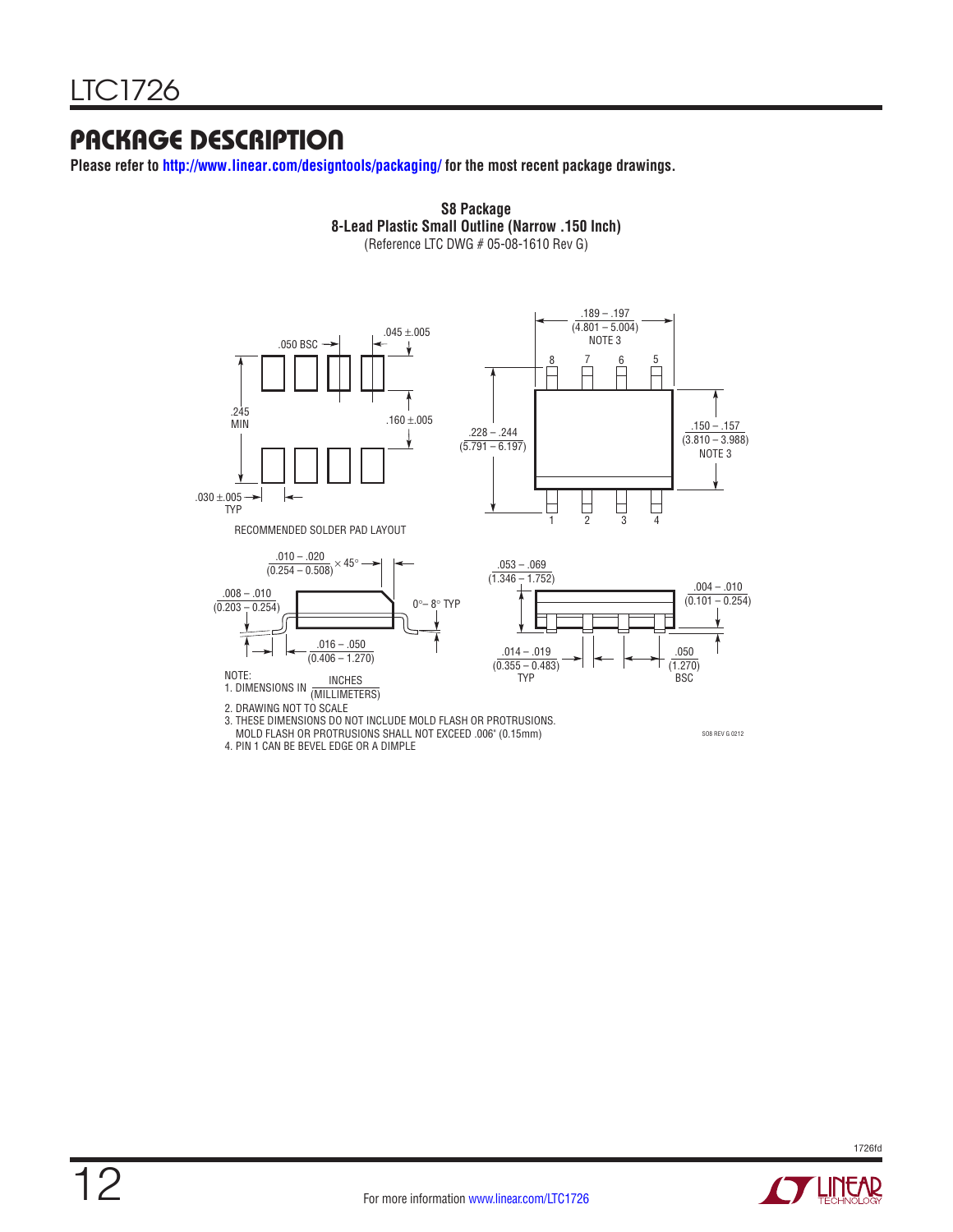### REVISION HISTORY (Revision history begins at Rev C)

| <b>REV</b> | <b>DATE</b> | <b>DESCRIPTION</b>                                                                 | <b>PAGE NUMBER</b> |
|------------|-------------|------------------------------------------------------------------------------------|--------------------|
|            |             | Added H-grade to Absolute Maximum Ratings and Electrical Characteristics sections. |                    |
|            | 4/13        | Clarified $\Delta t_{\texttt{RT}}$ conditions.                                     |                    |